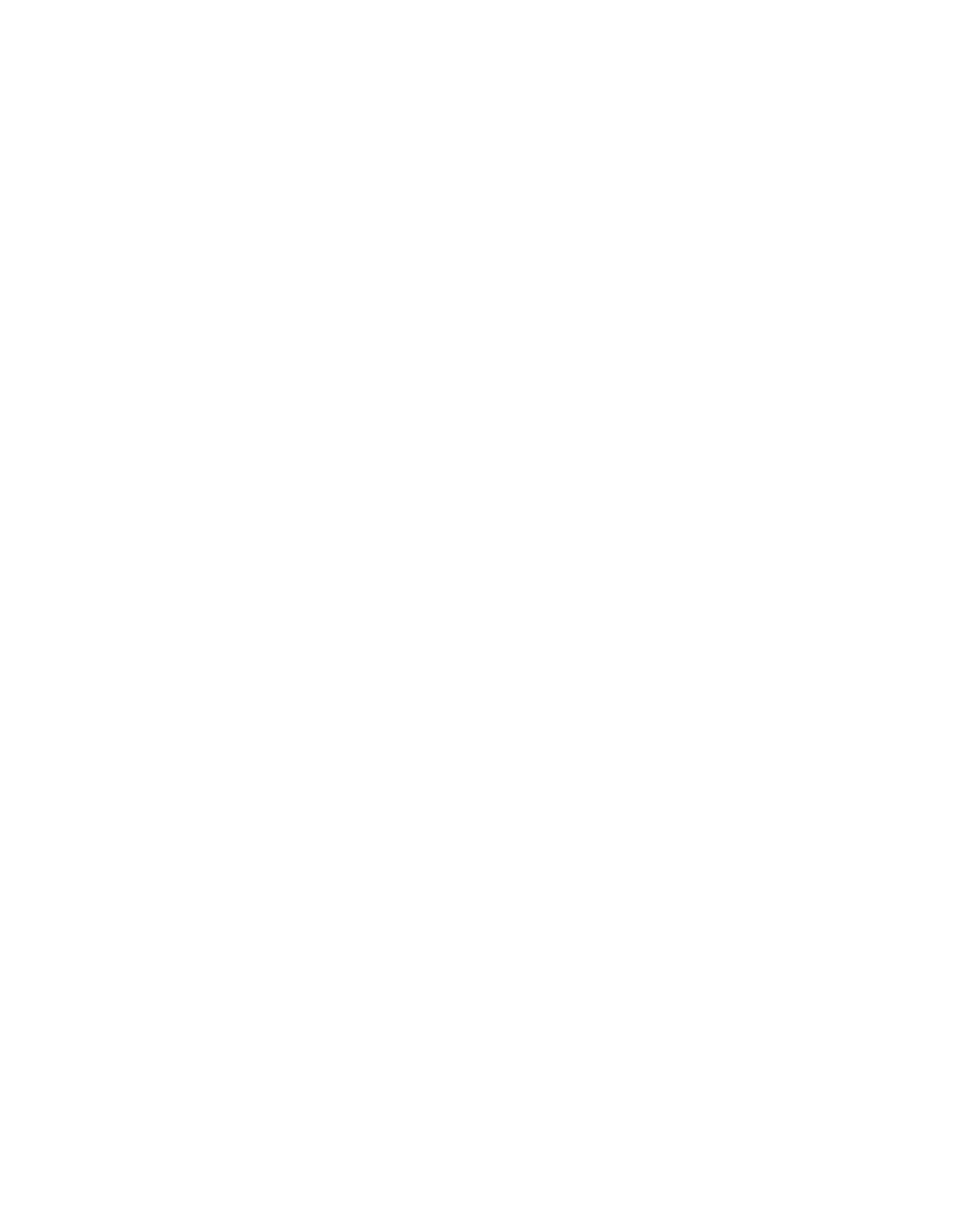|                                                          |                  | Assumptions for Emissions - Construction Commuter and Trucking (on-road) |                           |         |                       |
|----------------------------------------------------------|------------------|--------------------------------------------------------------------------|---------------------------|---------|-----------------------|
|                                                          |                  |                                                                          |                           | Days of |                       |
|                                                          |                  |                                                                          | Miles Traveled Travel per |         | <b>Miles Traveled</b> |
| Source                                                   | <b>Fuel Type</b> | Number of Vehicles                                                       | per Day                   | Year    | per Year              |
| Passenger Cars                                           | Gasoline         | 60                                                                       | 20                        | 260     | 312,000               |
| Passenger Trucks                                         | Gasoline         | 60                                                                       | 20                        | 260     | 312,000               |
| <b>Light Commercial Trucks</b>                           | Gasoline         |                                                                          | 20                        | 260     | 15,600                |
| <b>Light Commercial Trucks</b>                           | Diesel           |                                                                          | 40                        | 260     | 52,000                |
| <b>Short-Haul Trucks</b>                                 | Diesel           | 20                                                                       | 40                        | 260     | 208,000               |
| Long-Haul Trucks                                         | Diesel           |                                                                          | 80                        | 260     | 83,200                |
| Short-Haul Trucks includes dump trucks and cement trucks |                  |                                                                          |                           |         |                       |

Long-Haul Trucks include semi-trailers

| Construction Commuter and Trucking (on-road) Emissions (Ibs/year) - Moves 2014a |            |       |      |              |               |     |                                     |
|---------------------------------------------------------------------------------|------------|-------|------|--------------|---------------|-----|-------------------------------------|
|                                                                                 | <b>VOC</b> | CO    | NO.  | <b>PM-10</b> | <b>PM-2.5</b> | SO, | CO <sub>2</sub> and CO <sub>2</sub> |
| Source                                                                          |            |       |      |              |               |     | <b>Equivalents</b>                  |
| Passenger Cars                                                                  | 3550       | 24861 | 2925 | 39           | 35            |     | 280889                              |
| Passenger Trucks                                                                | 5791       | 41311 | 4865 | 49           | 43            |     | 316321                              |
| <b>Light Commercial Trucks</b>                                                  | 447        | 3536  | 395  |              |               |     | 28670                               |
| <b>Short-Haul Trucks</b>                                                        | 15         | 3770  | 335  | 13           | 12            |     | 85992                               |
| Long-Haul Trucks                                                                | 10         | 2008  | 166  |              |               |     | 59523                               |
| Total                                                                           | 9813       | 75486 | 8686 | 113          | 100           |     | 771395                              |

|                                | Construction Commuter and Trucking (on-road) Emissions (tons/year) - Moves 2014a |         |        |              |               |                 |                                                           |
|--------------------------------|----------------------------------------------------------------------------------|---------|--------|--------------|---------------|-----------------|-----------------------------------------------------------|
| Source                         | <b>VOC</b>                                                                       | CO      | NO.    | <b>PM-10</b> | <b>PM-2.5</b> | SO <sub>2</sub> | CO <sub>2</sub> and CO <sub>2</sub><br><b>Equivalents</b> |
| Passenger Cars                 | 1.775                                                                            | 12.4305 | 1.4625 | 0.0195       | 0.0175        | 0.001           | 140.4445                                                  |
| Passenger Trucks               | 2.8955                                                                           | 20.6555 | 2.4325 | 0.0245       | 0.0215        | 0.001           | 158.1605                                                  |
| <b>Light Commercial Trucks</b> | 0.2235                                                                           | 1.768   | 0.1975 | 0.002        | 0.0015        |                 | 14.335                                                    |
| <b>Short-Haul Trucks</b>       | 0.0075                                                                           | 1.885   | 0.1675 | 0.0065       | 0.006         | 0.0005          | 42.996                                                    |
| Long-Haul Trucks               | 0.005                                                                            | 1.004   | 0.083  | 0.004        | 0.0035        | 0.0005          | 29.7615                                                   |
| Total                          | 4.9065                                                                           | 37.743  | 4.343  | 0.0565       | 0.05          | 0.003           | 385.6975                                                  |

|           |            | Combustion Emissions (off-road) (tons/year) - Moves 2014a |          |                 |                 |                   |               |
|-----------|------------|-----------------------------------------------------------|----------|-----------------|-----------------|-------------------|---------------|
|           | <b>VOC</b> | CO                                                        | NO.      | SO <sub>2</sub> | CO <sub>2</sub> | <b>PM-10</b>      | <b>PM-2.5</b> |
| lbs/day   | 2.883951   | 12.6451366                                                | 22.91798 | 0.031292        |                 | 5550.409 1.897855 | 1.840919      |
| lbs/year  | 720.9877   | 3161.284151                                               | 5729.494 | 7.822945        |                 | 1387602 474.4636  | 460.2296      |
| tons/year | 0.360494   | 1.580642075                                               | 2.864747 | 0.003911        |                 | 693.8011 0.237232 | 0.230115      |

|                                         | <b>Fugitive Dust Emissions (off-Road) (tons/year)</b> |                  |              |            |
|-----------------------------------------|-------------------------------------------------------|------------------|--------------|------------|
|                                         |                                                       |                  |              |            |
|                                         |                                                       |                  | PM-2.5       | PM-2.5     |
|                                         | PM-10 uncontrolled                                    | PM-10 controlled | uncontrolled | controlled |
| Construction Area (0.19 ton PM-10/acre) | 11.4                                                  | 5.7              | 1.14         | 0.57       |
| <b>Staging Areas</b>                    | 29.6                                                  | 14.82            | 2.96         | 1.48       |
| <b>Total</b>                            | 41                                                    | 20.52            | 4.1          | 2.05       |

|                                            |            | <b>Air Emissions Results</b> |                                     |              |               |                 |                                                           |
|--------------------------------------------|------------|------------------------------|-------------------------------------|--------------|---------------|-----------------|-----------------------------------------------------------|
|                                            |            |                              | Criteria Pollutants (tons per year) |              |               |                 |                                                           |
| <b>Emission Source</b>                     | <b>VOC</b> | CO                           | NO.                                 | <b>PM-10</b> | <b>PM-2.5</b> | SO <sub>2</sub> | CO <sub>2</sub> and CO <sub>2</sub><br><b>Equivalents</b> |
| Combustion Emissions (off-road)            | 0.360494   | 1.580642075                  | 2.864747                            | 0.237232     | 0.230115      | 0.003911        | 693.8011                                                  |
| <b>Construction Site-Fugitive Dust</b>     | <b>NA</b>  | <b>NA</b>                    | <b>NA</b>                           | 20.52        | 2.05          | <b>NA</b>       | <b>NA</b>                                                 |
| Construction Commuter & Trucking (on-road) | 4.9065     | 37.743                       | 4.343                               | 0.0565       | 0.05          | 0.003           | 385.6975                                                  |
| <b>Total Emissions</b>                     | 5.266994   | 39.32364208                  | 7.207747                            | 20.813732    | 2.330115      | 0.006911        | 1079.4986                                                 |
| De Minimis Threshold (1)                   | 100        | 100                          | 100                                 | 100          | 100           | 100             | 25,000                                                    |

(1) Summers County is in attainment for all NAAQS; 40 CFR 93 Part 153 defines de minimis levels or the minimum threshold for which a conformity must be performed for various criteria pollutant.

On-road and off-road emissions were generated by USEPA preferred model MOVES2014a. MOVES simulates daily motor vehicle operations and produces emissions rates.

MOVES emission rates include sources from engine combustion, tire wear, brake wear, evaporative fuel permeation, vapor venting and leaking

 includes exhaust and evaporative emissions. (running and parking), and crankcase loss. Emissions rates are averages from a combination of vehicle operations such as: stop and go, highway travel, acceleration at on-ramps, parking, start-up, extended idle, etc. Emissions for nonroad equipment were modeled for the 2014 year. The VOC Emission Factors

Data for some MOVES modeling inputs were gathered from West Virginia Department of Environmental Protection emissions inventory technical documentation (WVDEP 2011).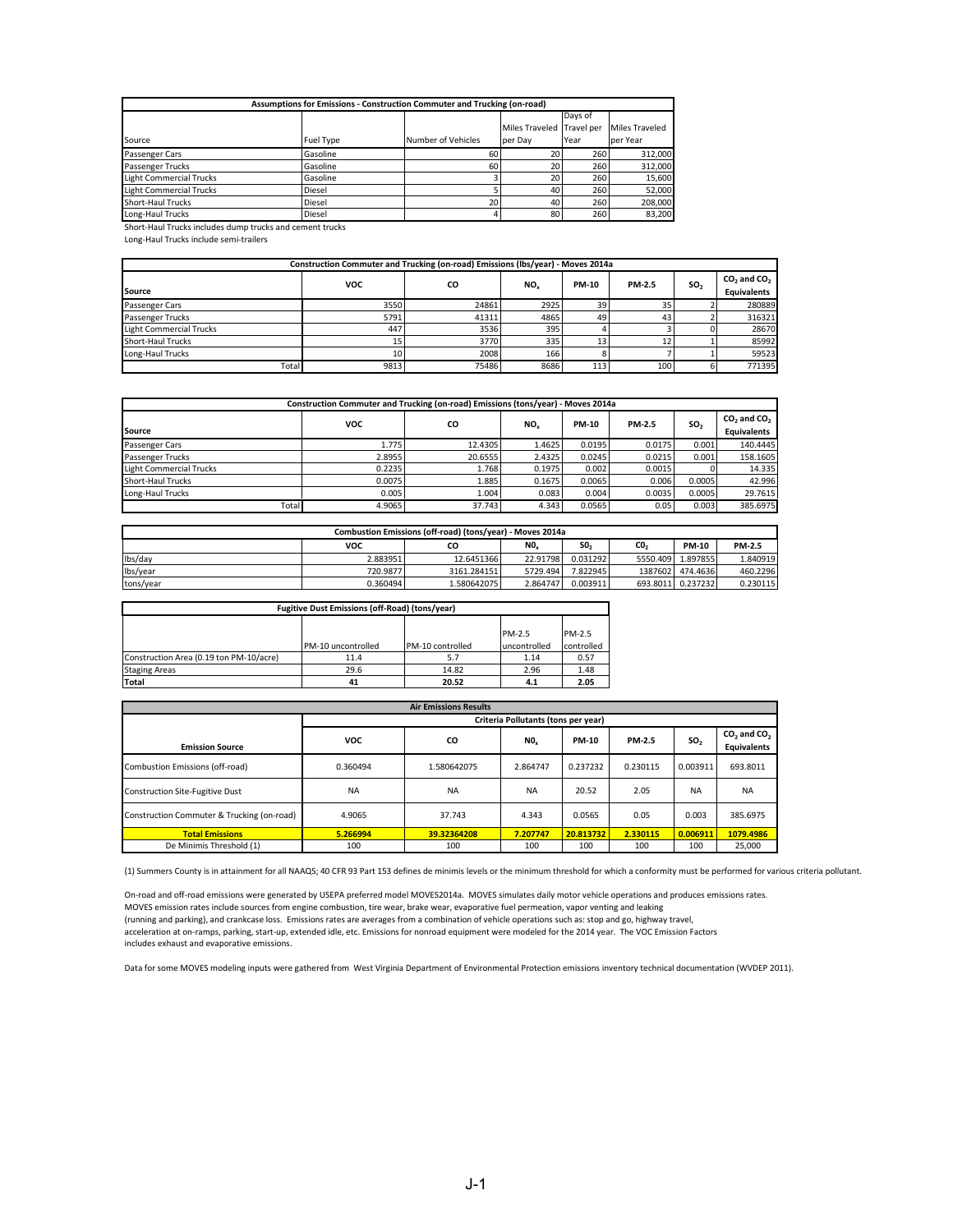#### BLANK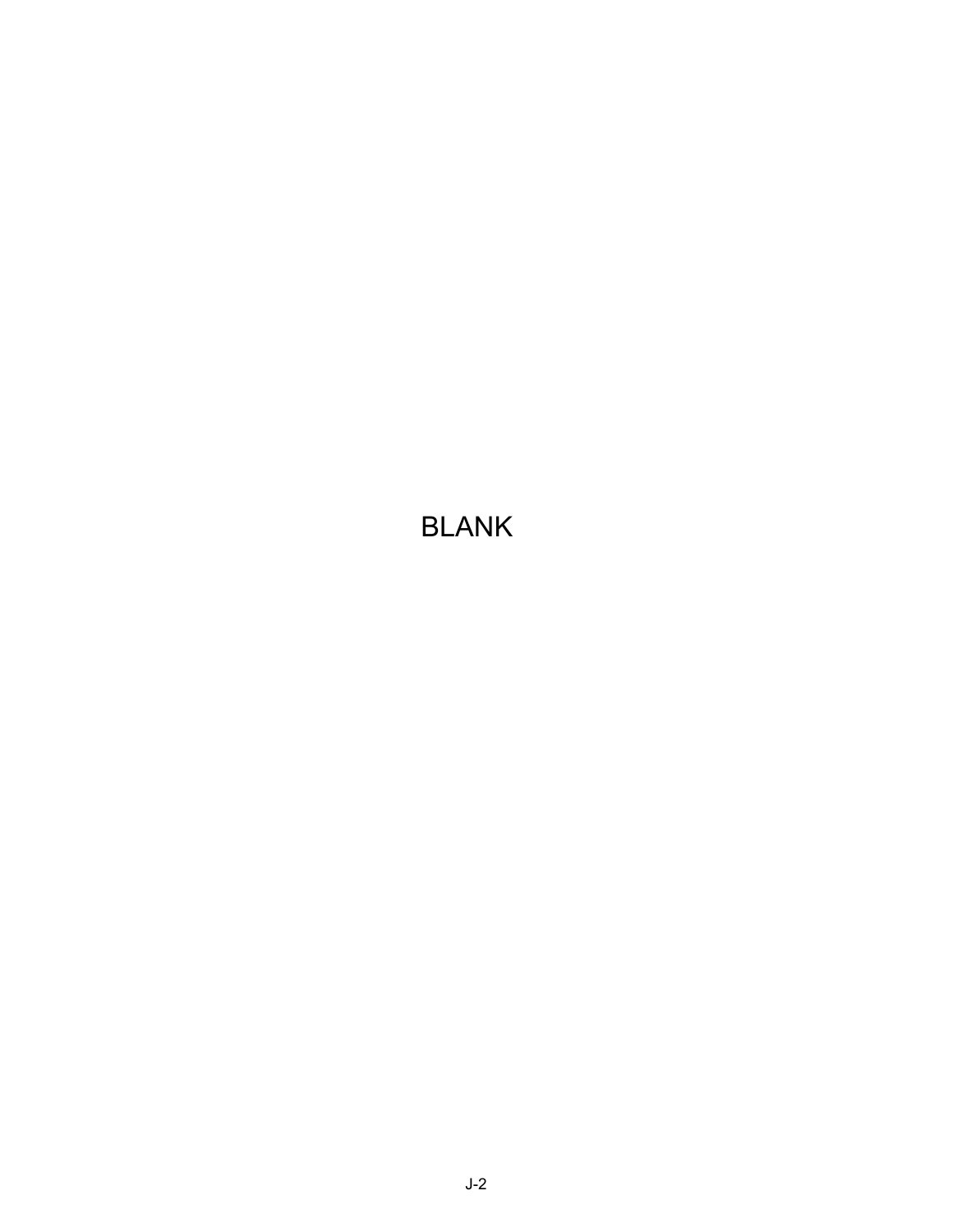**Construction Fugitive Dust Emissions Construction Fugitive Dust Emissions** 

| Construction Fugitive Dust Emission Factors                                                          | <b>Emission Factor</b>                                 | Units                                            | Source                                                       |                    |
|------------------------------------------------------------------------------------------------------|--------------------------------------------------------|--------------------------------------------------|--------------------------------------------------------------|--------------------|
| General Construction Activities<br>New Road Construction                                             | 0.42 ton PM-10/acre-month<br>0.19 ton PM-10/acre-month |                                                  | MRI 1996; EPA 2001; EPA 2006<br>MRI 1996; EPA 2001; EPA 2006 |                    |
| PM2.5 Emissions<br>PM2.5 Multiplier                                                                  | 0.10                                                   | (10% of PM-10 emissions<br>Assumed to be PM-2.5) | EPA 2001; EPA 2006                                           |                    |
| Control Efficiency                                                                                   | (assume 50% control<br>PM-2.5 emissions)<br>0.50       | Efficiency for PM-10 and                         | EPA 2001; EPA 2006                                           |                    |
| Construction Area (0.19 ton PM10/acre-month)<br>Duration of Soil Disturbance in Project Area<br>Area | $\overline{12}$<br>ഥ                                   | months<br>acres                                  | <b>Conversion Factors</b><br>0.000022957                     | acres per sq. feet |
| Duration of Soil Disturbance in Project Area<br>Staging Areas<br>Area                                | $\frac{3}{2}$<br>$\overline{2}$                        | months<br>acres                                  |                                                              |                    |
|                                                                                                      |                                                        | Project Emissions (tons/year)                    |                                                              |                    |

| r |
|---|
|   |
|   |
|   |
|   |
|   |
| ۴ |
|   |

EPA 2001. Procedures Document for National Emissions Inventory, Criteria Air Pollutants, 1985-1999. EPA-454/R-01-006. Office of Air Quality Planning and Standards, United<br>States Environmental Protection Agency. March 2001. EPA 2001. *Procedures Document for National Emissions Inventory, Criteria Air Pollutants*, 1985-1999. EPA-454/R-01-006. Office of Air Quality Planning and Standards, United States Environmental Protection Agency. March 2001.

**Total 41 20.52 4.1 2.05** 

**Total** 

14.82 20.52

PM-10

uncontrolled

Construction Area (0.19 ton PM 10/acre-month) 11.4 5.7 1.14 0.57 Staging Area 2.96 2.96 14.82 14.82 2.96 2.96 2.48

11.4 29.6  $41$ 

Construction Area (0.19 ton PM 10/acre-month)

Staging Area

5.7

uncontrolled PM-10 controlled PM-2.5 uncontrolled PM-2.5 controlled

PM-10 controlled

PM-2.5 uncontrolled 1.14 2.96  $4.1$ 

PM-2.5 controlled

1.48 2.05

0.57

EPA 2006. Documentation for the Final 2002 Nonpoint Sector (Feb. 2006 version) National Emission Inventory for Criteria and Hazardous Air Pollutants. Prepared for: Emissions<br>Inventory and Analysis Group (C339-02) Air Quali EPA 2006. *Documentation for the Final 2002 Nonpoint Sector (Feb. 2006 version) National Emission Inventory for Criteria and Hazardous Air Pollutants.* Prepared for: Emissions Inventory and Analysis Group (C339-02) Air Quality Assessment Division Office of Air Quality Planning and Standards, United States Environmental Protection Agency. July 2006.

MRI 1996. *Improvement of Specific Emission Factors (BACM Project No. 1)*. Midwest Research Institute (MRI). Prepared for the California South Coast Air Quality Management<br>District, March 29, 1996. MRI 1996. *Improvement of Specific Emission Factors (BACM Project No. 1).* Midwest Research Institute (MRI). Prepared for the California South Coast Air Quality Management District, March 29, 1996.